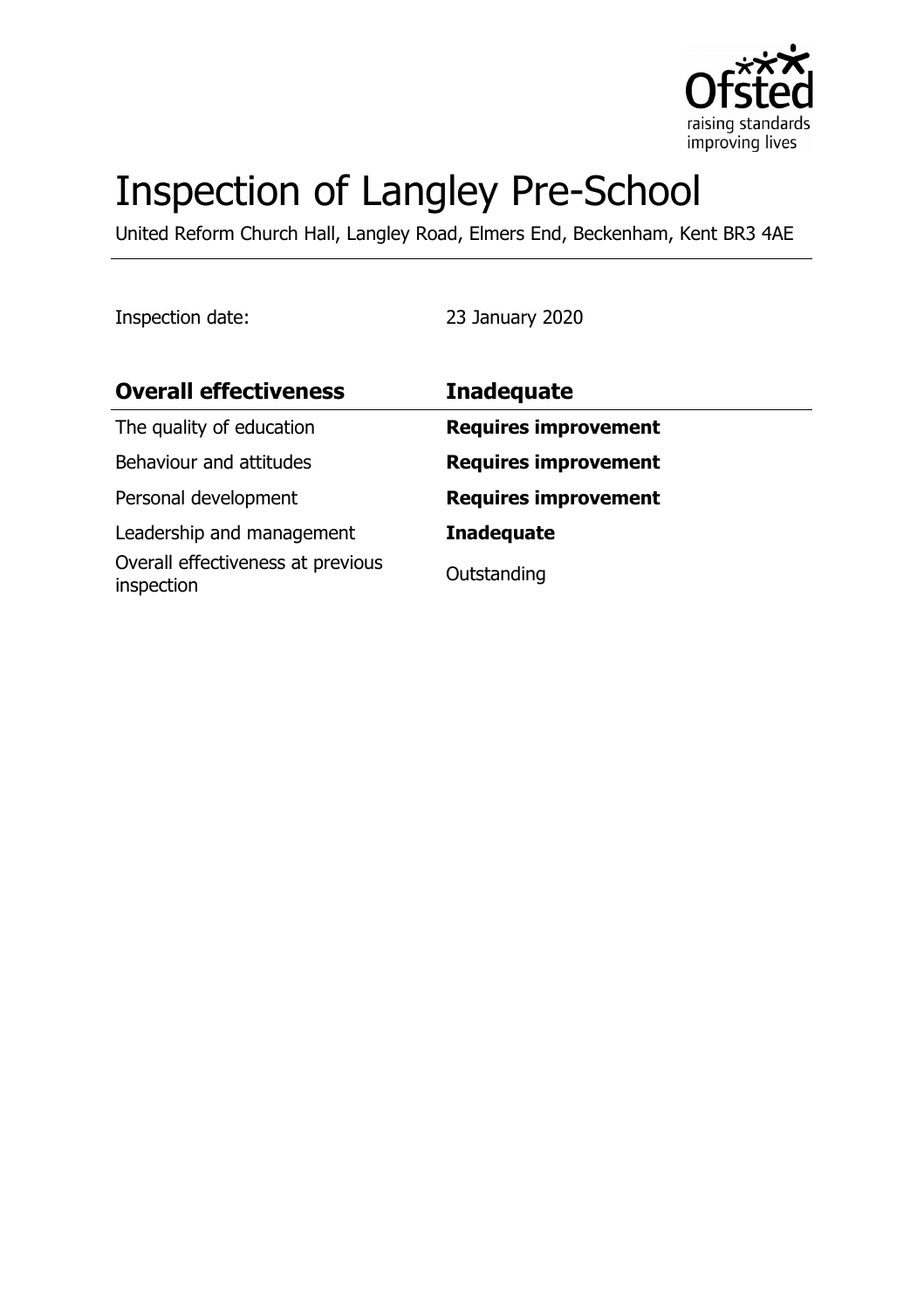

# **What is it like to attend this early years setting?**

## **The provision is inadequate**

The staff team provides a welcoming atmosphere that helps children settle. Staff are kind and nurturing. Children use a wide range of resources and make their own choices about what they want to play with. Children enjoy the company of the staff and demonstrate they are emotionally secure.

Children have a good sense of belonging and positive levels of well-being and selfesteem. Overall, children's behaviour is good and when activities offer appropriate challenge, they demonstrate an eagerness to explore and learn. Staff plan a variety of activities for children. Children have opportunities to explore mark making and construct with blocks. However, some children lose interest and are not challenged enough. This results in children disturbing other children who are engaged in play. Consequently, some children, including those with special educational needs and/or disabilities (SEND), do not make consistently good progress in their learning and development.

At other times, some staff show good teaching skills, such as when they support children to sort different coloured shapes and talk about their families. During adult-led group activities, children listen well to what staff are asking them to do. Children learn about rhythm, for example, as they tap wooden sticks to music.

## **What does the early years setting do well and what does it need to do better?**

- $\blacksquare$  In general, staff understand how to support children's learning. For example, staff interact as children explore with sand and develop an awareness of early mark making with paint and pencils. Staff complete observations and assessments of children's learning. It is clear that children make some progress.
- Overall, staff understand how to protect children from harm. However, leaders do not ensure staff have a robust knowledge of wider safeguarding issues, such as children being vulnerable to extreme views and behaviours.
- Managers and staff do not always ensure arrangements are in place to support children with SEND effectively. They do not work consistently with other professionals so that children get the required support to help them make good progress.
- $\blacksquare$  Staff get involved in children's play. They help children to learn how to use tools at the workbench and support children to extend their role play to include their peers. However, too often the learning environment does not capture children's imagination and invite their curiosity. Older children spend long periods of time on ride-on toys and the electronic tablet. Other resources do not entice them away and staff do not challenge them to vary their play. Some children play alone and flit from one activity to another. They lack the motivation to learn and achieve.
- $\blacksquare$  Children enjoy playing outdoors. However, staff do not use all areas of the outdoor space, and limit the activities and experiences for children to develop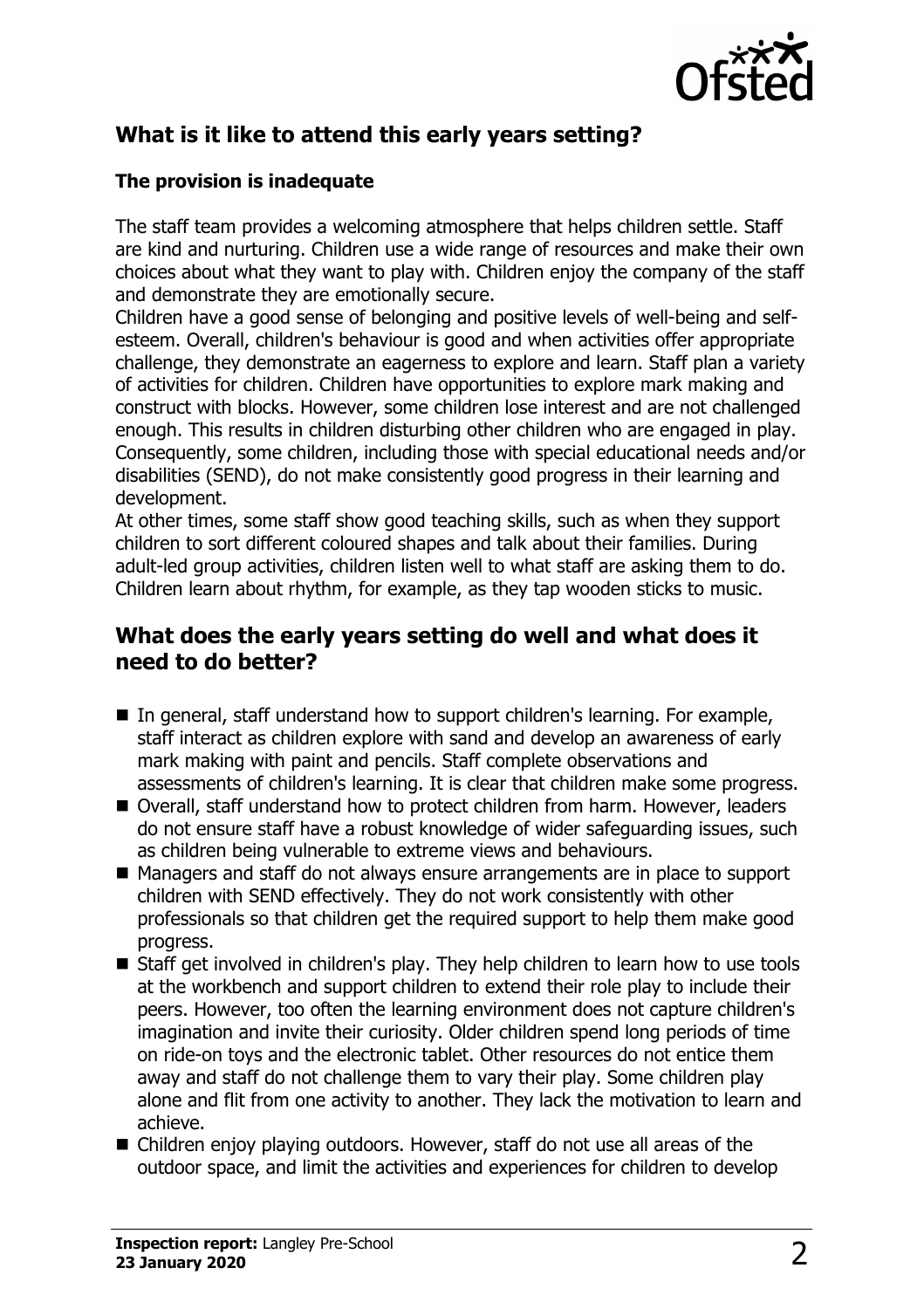

their skills in all areas of learning.

- $\blacksquare$  Staff provide children with planned activities every day. For example, children enjoy circle-time when they arrive and say good morning when their name is called. Children are interested in exploring the role play garage and talk about putting petrol in the car.
- $\blacksquare$  Children develop some early literacy skills. For instance, they enjoy exploring books and listening to stories. This is further promoted through a lending library. This enables children to take books home to share with their families.
- Parents speak positively about their child's experiences at the pre-school. They value the relationships that the children have with staff and other children. Parents are regularly informed about their child's learning and the activities they have enjoyed.
- Staff promote children's independence and encourage them to take care of their own self-care needs. For example, they are encouraged to use the bathroom independently and are reminded to wash their hands before snack. Staff encourage parents to provide healthy options in their children's lunch boxes.

# **Safeguarding**

The arrangements for safeguarding are not effective.

The provider does not ensure that all staff have a clear knowledge and understanding of all safeguarding matters, such as 'Prevent' duty. Staff do not know how to identify or report wider concerns in relation to protecting children from extreme ideas and practice and they are unsure of who is the designated safeguarding lead at the setting. Nevertheless, the provider follows safe recruitment procedures and ensures all staff are suitable to work with children.

## **What does the setting need to do to improve?**

#### **To meet the requirements of the early years foundation stage and Childcare Register the provider must:**

|                                                                                                                                                                                    | Due date   |
|------------------------------------------------------------------------------------------------------------------------------------------------------------------------------------|------------|
| ensure that all staff have a secure<br>knowledge of wider aspects of<br>safeguarding to protect children who<br>may be at risk of being exposed to<br>extreme views or behaviours. | 23/03/2020 |

#### **To further improve the quality of the early years provision, the provider should:**

 $\blacksquare$  ensure that appropriate strategies are put in place to support children with SEND, to help them make good progress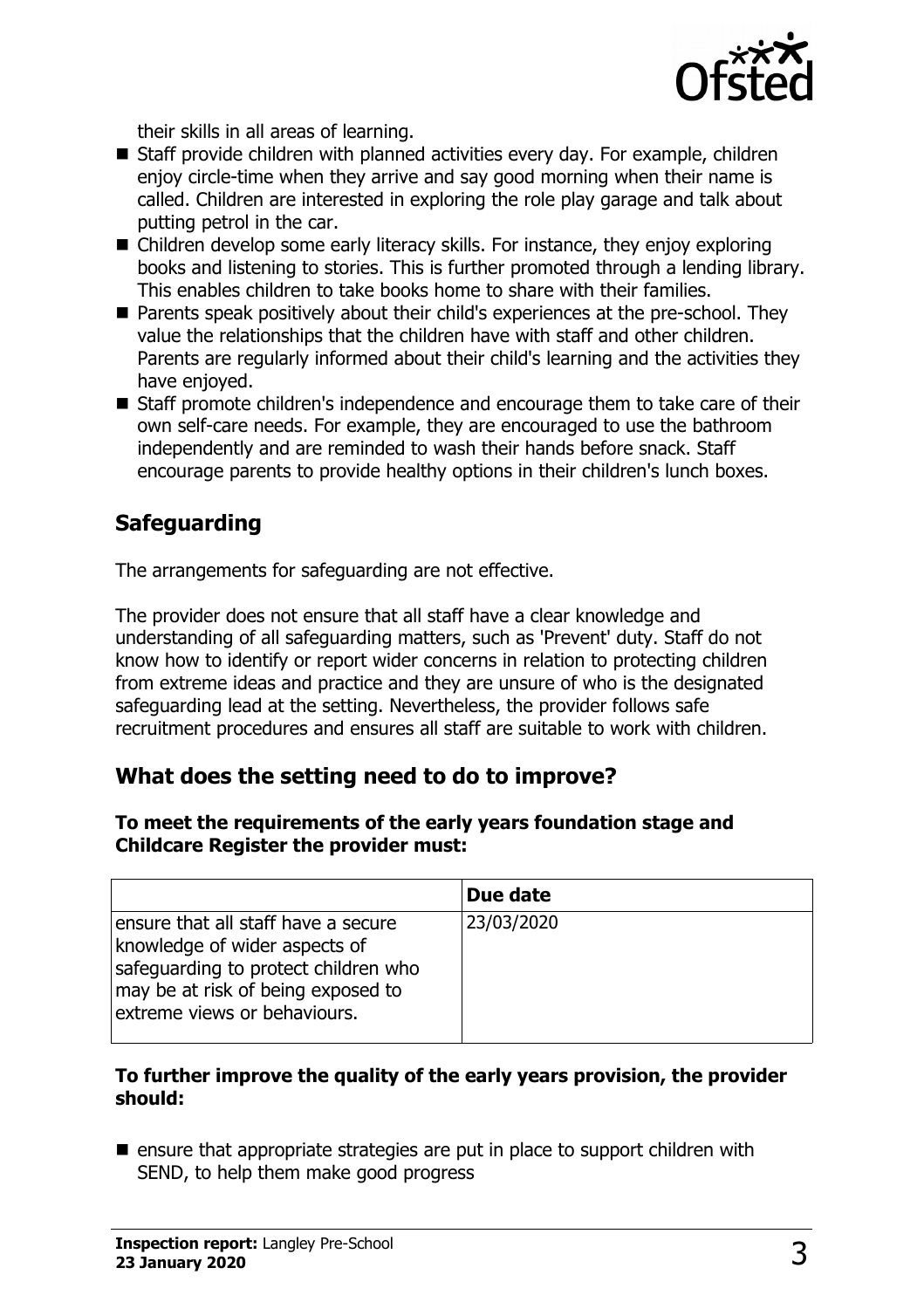

- $\blacksquare$  review and improve the organisation of the learning environment to help children become more fully engaged in purposeful play and learning at all times of the day
- $\blacksquare$  review the outdoor space and extend opportunities for children to develop their skills in all areas of learning.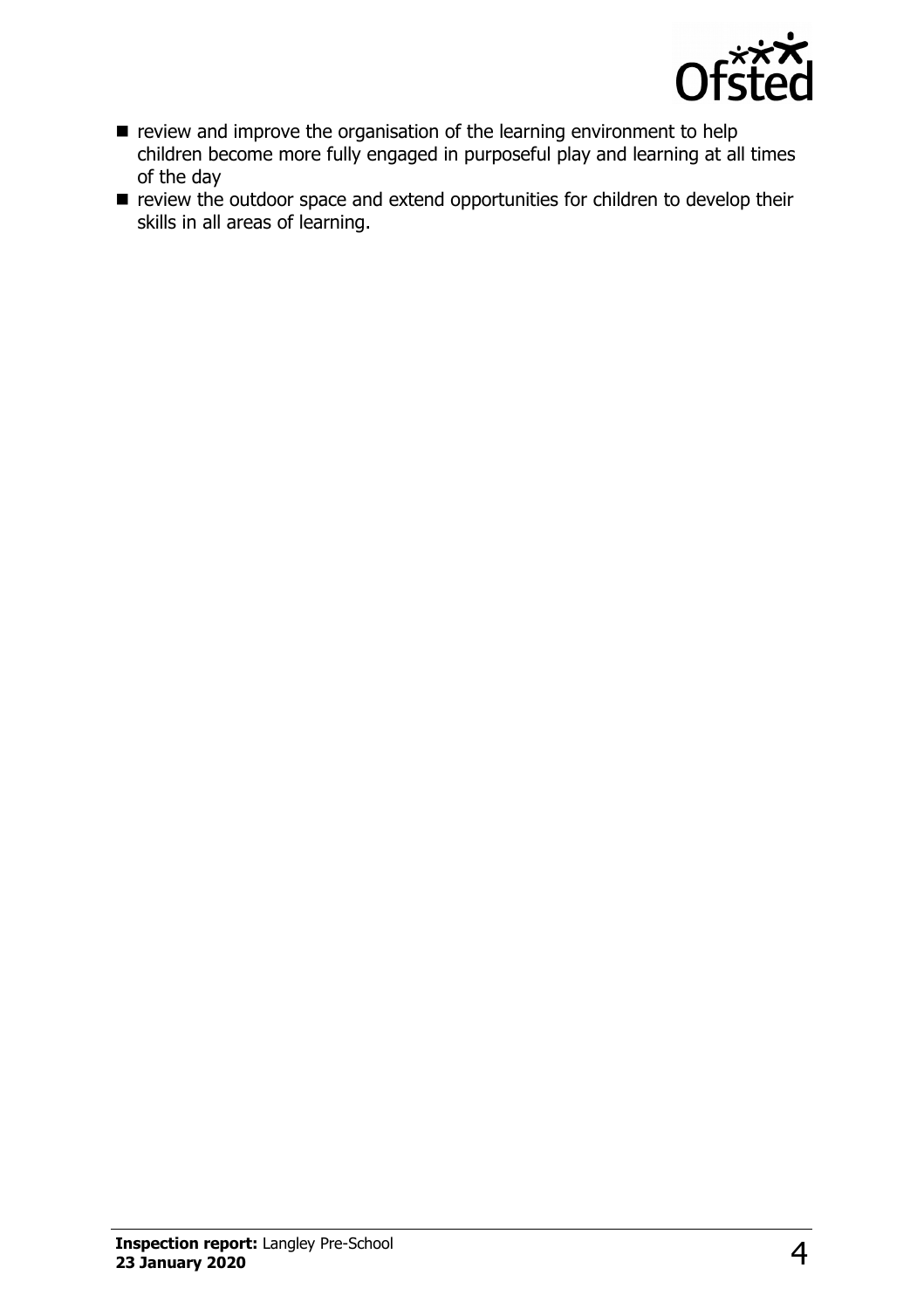

| 159399                                                                               |
|--------------------------------------------------------------------------------------|
| <b>Bromley</b>                                                                       |
| 10137802                                                                             |
| Childcare on non-domestic premises                                                   |
| Early Years Register, Compulsory Childcare<br>Register, Voluntary Childcare Register |
| Sessional day care                                                                   |
| $3$ to 4                                                                             |
| 32                                                                                   |
| 38                                                                                   |
| Jupp, Jennifer                                                                       |
| RP511633                                                                             |
| 0780 3826290                                                                         |
| 20 April 2016                                                                        |
|                                                                                      |

## **Information about this early years setting**

Langley Pre-School registered in 1999 and is located in Beckenham, in the London Borough of Bromley. The pre-school opens from Monday to Friday during term time only. It is open on Mondays from 9.15am to 12.30pm and on Tuesday to Friday from 9.15-3.30pm. The pre-school provides funded early education for children aged two, three and four years.

## **Information about this inspection**

### **Inspector**

Frances Oliver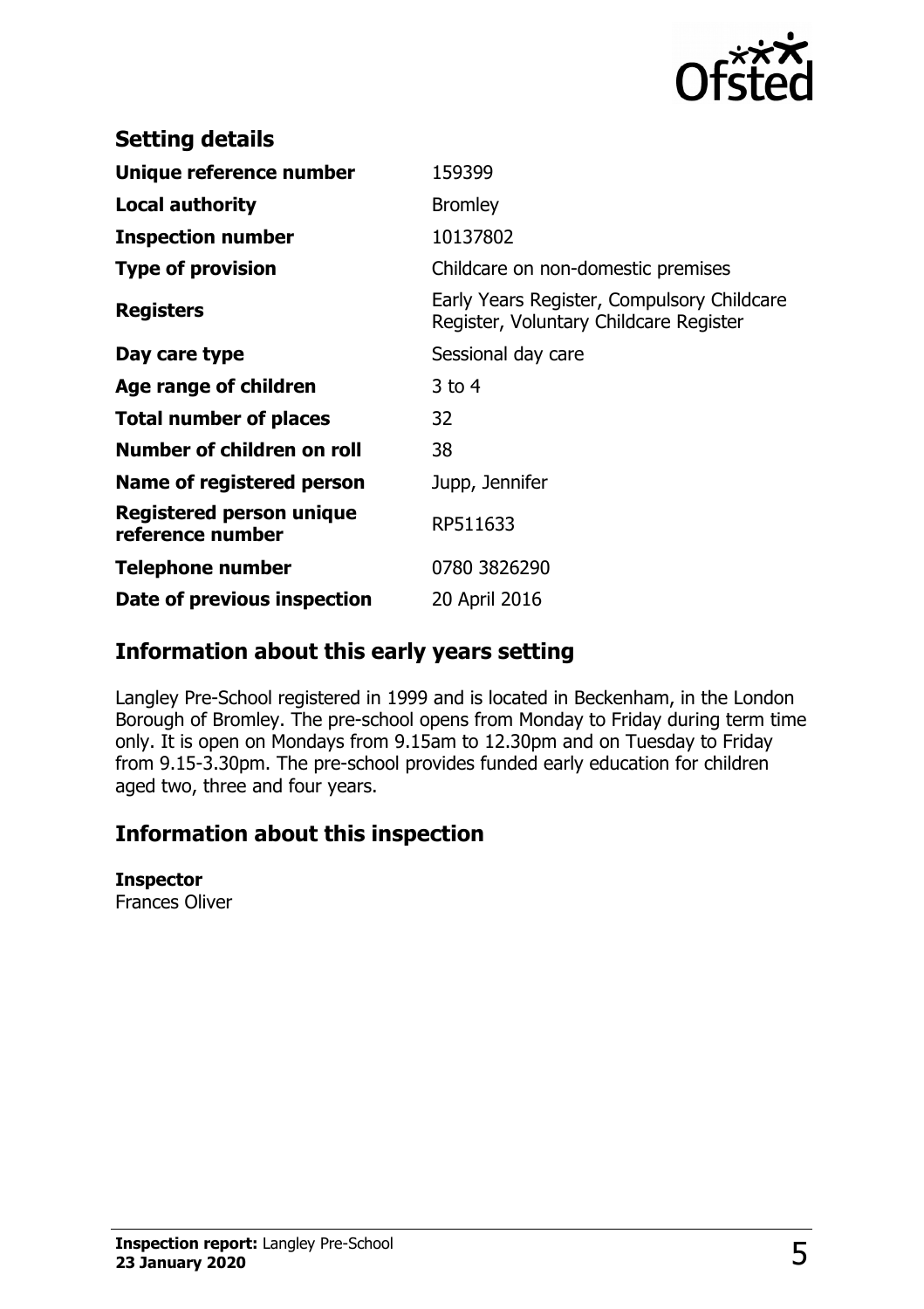

## **Inspection activities**

- $\blacksquare$  The manager and the inspector carried out a learning walk and discussed how the curriculum is delivered.
- $\blacksquare$  The inspector observed the learning environment inside and outdoors, and the way staff interacted with children. She evaluated the impact this has on children's learning.
- $\blacksquare$  The inspector looked at relevant documentation, including evidence of the suitability of staff and their qualifications.
- $\blacksquare$  A joint observation was conducted with the inspector and the manager.
- Discussions were held with the staff and children at appropriate times during the inspection.
- $\blacksquare$  The inspector spoke to parents and took account of their views.

We carried out this inspection under sections 49 and 50 of the Childcare Act 2006 on the quality and standards of provision that is registered on the Early Years Register. The registered person must ensure that this provision complies with the statutory framework for children's learning, development and care, known as the early years foundation stage.

If you are not happy with the inspection or the report, you can [complain to Ofsted.](http://www.gov.uk/complain-ofsted-report)